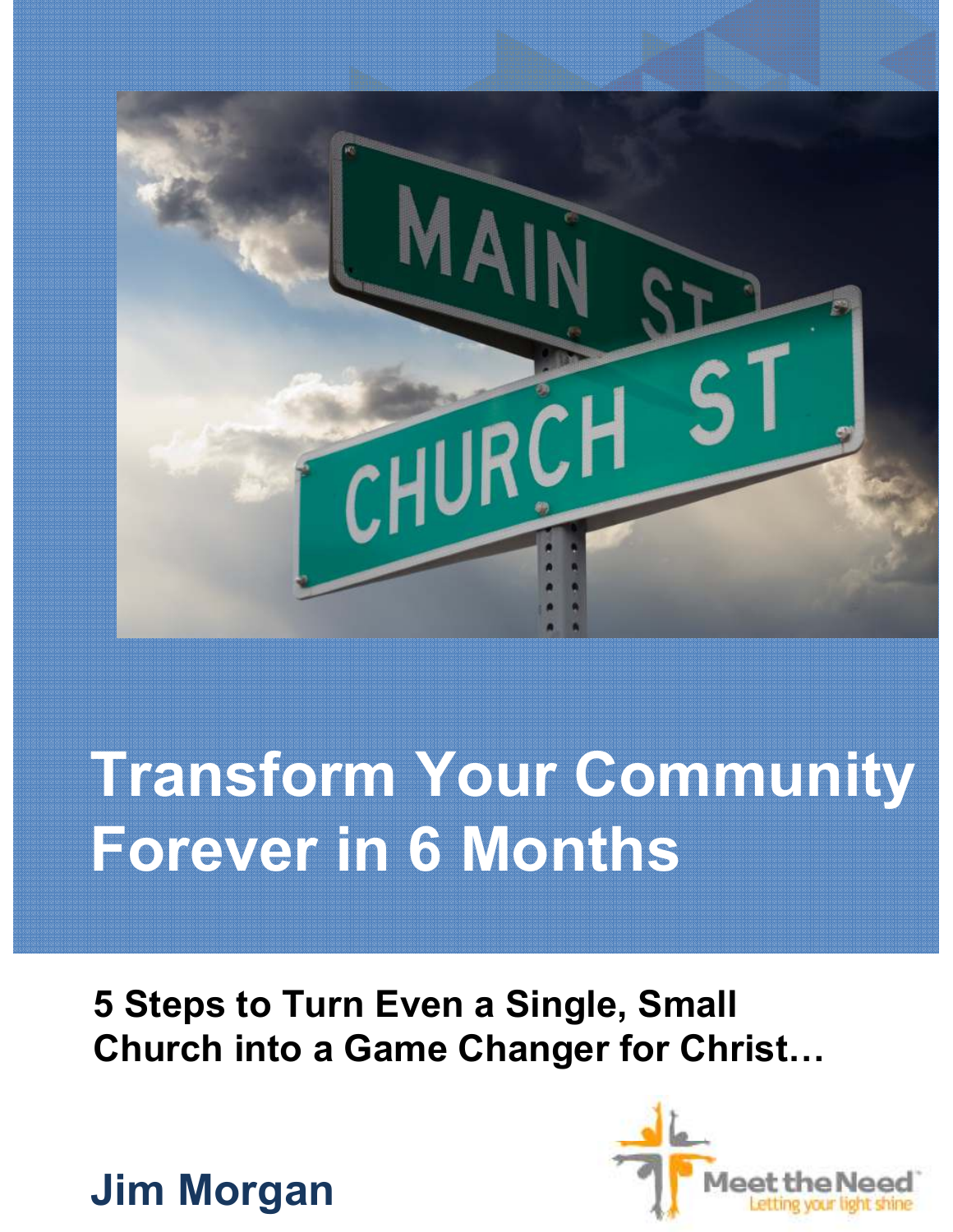## **Contents**

#### 3 **Introduction**

- 4 | Step 1 – Pray & Network
- 5 | Step 2 – Identify & Rally
- 6 | Step 3 – Assess Interests & Skills
- 7 | Step 4 – Empower & Equip
- 8 | Step 5 – Deploy & Track
- 9 Call to Action
- 10 Learn More
- 11 | About Jim Morgan



### **Title of Ebook 2 Transform Your Community Forever in 6 Months 2**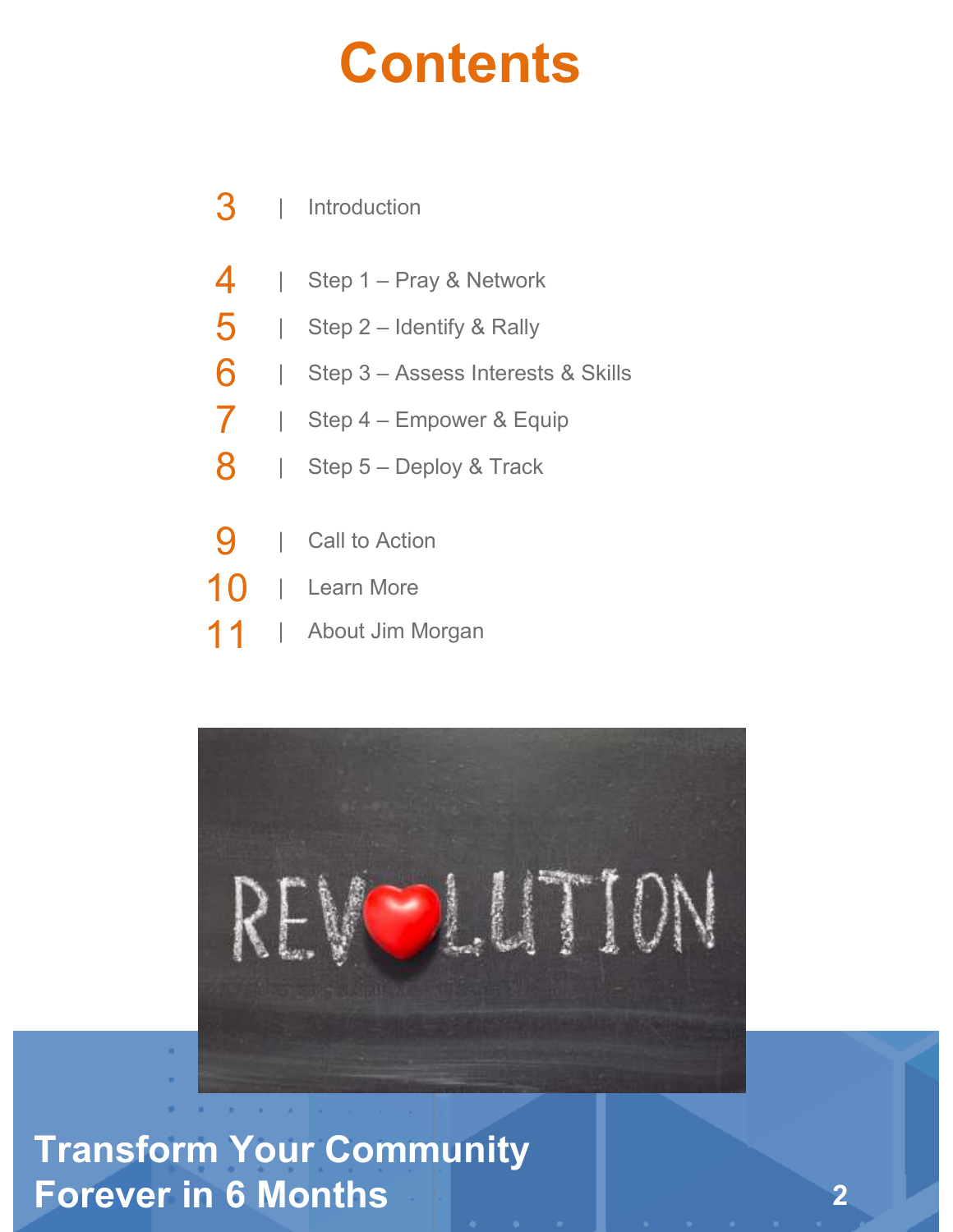## **Introduction**

*Is your church having a substantial impact in your community? Is your voice being heard and influence being felt across your city? If not, read on to see how to change that!*

*T* oday, churches in America have a tremendous opportunity. It doesn't matter if you're a church of 10,000 or 75. The door is wide open. The ups-and-downs of the U.S. economy, a decaying moral fabric, and an educational system that teaches children that they're random "accidents" has left more in desperate need of help and hope. Slashed government budgets have left counties and schools far more willing to work with churches today. There's no better time for churches to engage actively and integrally with their communities.

Yet as we discuss on our Blog (blog.meettheneed.org) and in our eBook *The 5 Steps to Revitalize Your Church*, few churches are taking advantage of this opportunity. Few are integrally involved in addressing the issues facing their cities. While people do life, churches do church.

As a result, at no point in American history have churches had less of a voice in the affairs of day-to-day-life. They haven't shown a genuine interest in society so society assumes churches aren't interested in them. That perception severely inhibits the ability of churches and all Christians to reach the lost. People don't care what you know unless they know you care, right?

How can churches regain their voices? – by convincing their communities they care.

That sounds like a daunting task. Where do you begin? It has to start with church leaders. If they don't push and challenge members to devote more time to caring and sharing, they most likely won't. And if they don't disciple, members probably won't fully understand or adopt Jesus' model of demonstrating love and compassion before telling them who He is. That model grew the Church exponentially for centuries, but has largely been abandoned in recent decades. Today, we separate words from actions – trying in effect to "outpreach" Jesus.

Instead, imagine a church producing a sanctuary full of not just disciples but disciple-makers, traveling to heaven in the HOV lane, car-pooling with others they've each served and brought to Christ. Yes, your church would grow exponentially – with love and compassion as the goals yet with growth and revitalization the welcomed side effects. *How can churches regain their voices? - by convincing their communities they care.*

Your church CAN transform your community. Just follow these 5 steps...

## **Title of Ebook 3 Transform Your Community Forever in 6 Months 3**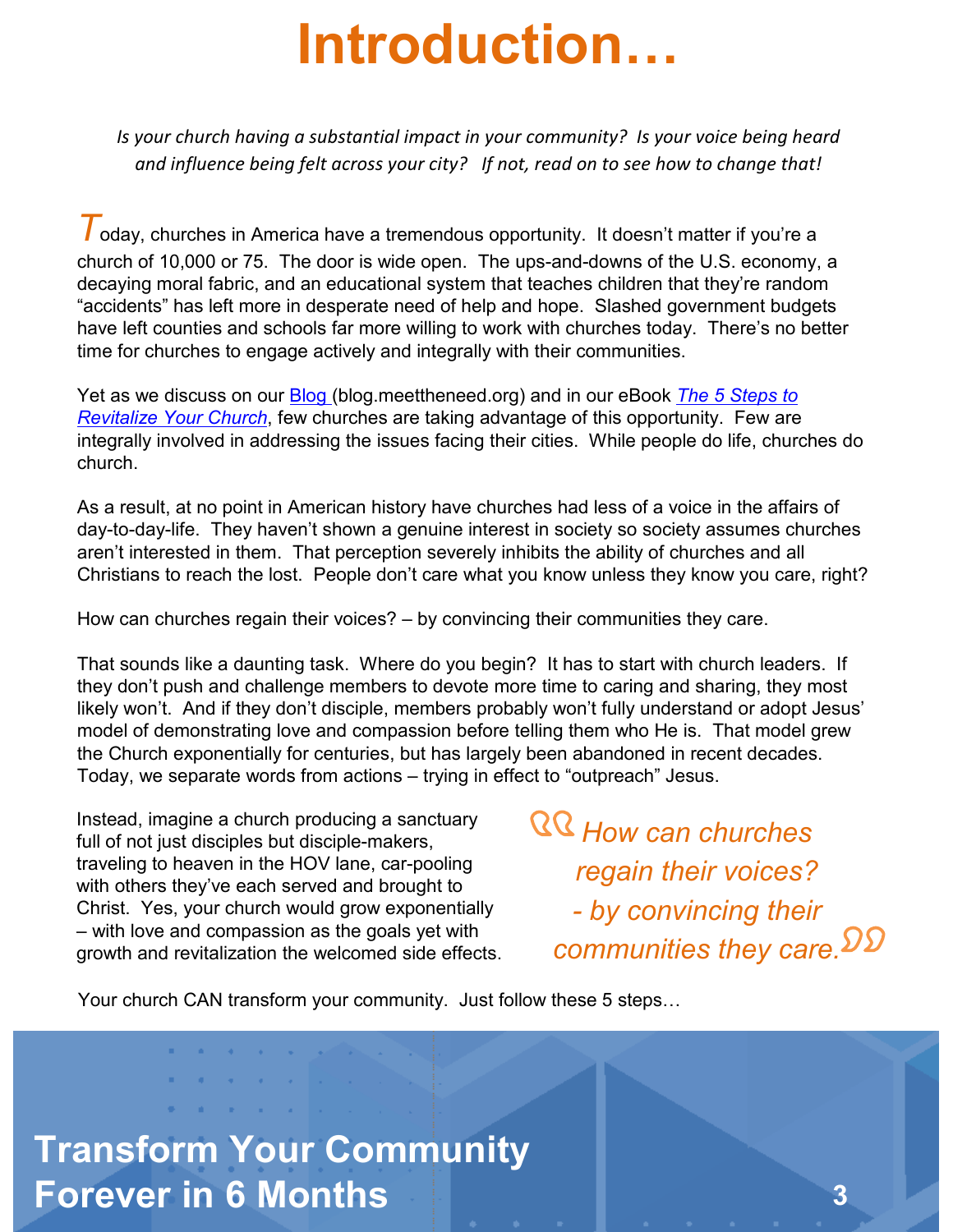## **Step #1 – Pray & Network**

*The goal of the church – not just pastors and staff but members as well – should be to pray and work together to be a light in the darkness for the lost.*

**Nothing meaningful happens without prayer. Certainly a goal as large as reversing the powerful** megatrends in America toward a secular world view and away from the Lord has absolutely no chance unless He intervenes. We can ask and receive anything in line with God's will – and there's no doubt restoring the impact and influence of His Church falls into that category.

Alongside prayer, transforming a community means closing two key gaps:

- 1) **Relationship Gap** When the church was the center of town, as it was for centuries, pastors knew other community leaders. Pastors didn't have to form relationships with local homeless shelters and food banks because churches were the homeless shelter and the food bank. Today few pastors and staff members have broad, solid networks with local ministries, school principals, city council members, and pastors of other churches. Relationship-building takes time and most pastors and staff are too busy running their church and being there for members.
- 2) **Knowledge Gap** For that same reason, most pastors and staff don't know the social issues in their communities well, nor its critical needs. As our **blog and eBooks** unpack, since few pastors see the community as the church's "customer", they don't make studying those issues a priority. Why would a church investigate local homelessness, hunger, and foster care if it doesn't intend to or believe it can play a meaningful role in resolving them?



### **How will this transform your community?**

- Local leaders will view you, Christians and your church differently if:
	- o pastors, staff and members invest time in building relationships and asking questions that show sincere concern
	- o your church offers itself as a resource

### **Action Items**

- Pray for the Father to work within the hearts of your pastors, staff, members and local leaders
- Change your Mental Picture of your church from a warehouse to a factory and of the congregation from volunteers to be "fed" to "employees" to be trained (discipled) and sent out
- Be Intentional make a list of school, government, local businesses and charity leaders
- Connect build relationships with those leaders and show up at community meetings to
- demonstrate an interest in community affairs and a willingness to help

## **Title of Ebook 4 Transform Your Community Forever in 6 Months 4**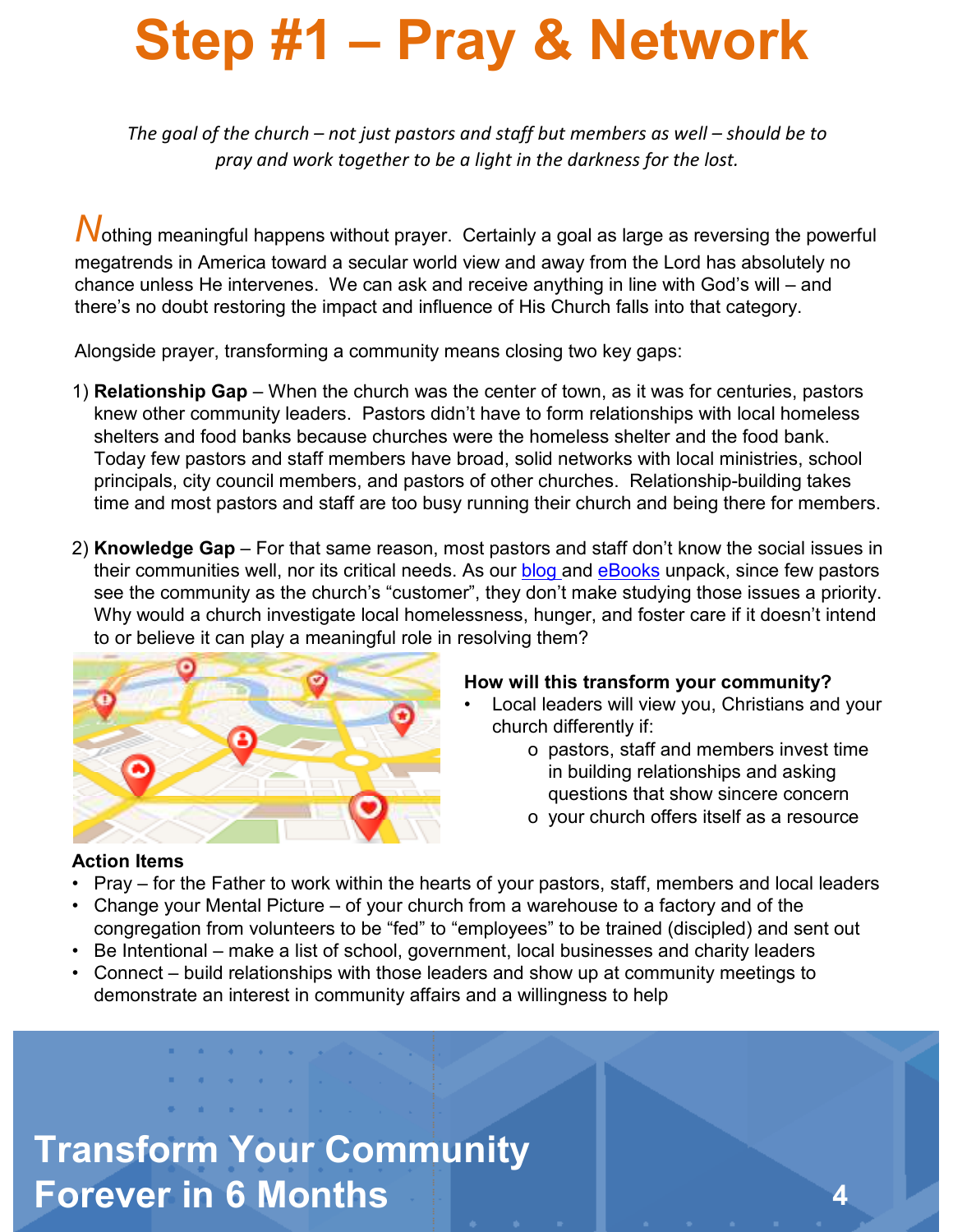# **Step #2 – Rally around Cause(s)**

*Even a small church can become a powerful laser drilling a hole of light through a highly resistant surface if it focuses. Imagine what a large church can do with that same laser focus.*

As you close the relationship and knowledge gaps, be careful not to violate 4 principles:

- 1. No one church can do it all narrow down to a 2-3 key issues your church can help address
- 2. Approach the community with an attitude of "what do you need" rather than "we want to do this, do you need it?" to uncover the most pressing local causes
- 3. Don't jump back to an event mindset engage year-round or you'll give the impression that your compassion was really promotion and not genuine interest in solving a problem
- 4. Always remember, building trust is about prolonged relational contact with the community

How many churches have led development of tangible programs to address big-picture social ills in their cities? Again, because churches don't recognize the community as the "customer", they are often guilty of making themselves (the institution and their members) the "cause". Leaders in business, politics and all other venues know that an outside cause unites and motivates much better than an internal one. If a church rallies around a compelling external cause, cohesion and action will naturally and necessarily increase.



#### **How will this transform your community?**

- Many people won't dare darken the door of a church. Transactional interactions like occasional events and flyers aren't going to bring them in. You have to go to them and convince them you care, year-round.
- Addressing key causes outside of the church engages members to serve, enabling you to make a material dent that the city will notice

### **Action Items**

- Select 2-3 key social issue(s) to tackle and decide (corporately and each as individuals) how the church should respond – e.g. partnering with organizations already working on that issue
- Excite everyone about the cause via the pulpit, small groups, discipleship, and related events
- Ensure members understand that signing up for an occasional service event or mailing out a check is not the full extent of their responsibility to act – people need help and hope year-round
- Develop ongoing service programs (on and off campus) benefitting non-member families
- Gear discipleship toward "growing" and "going", preparing all members to do their parts
- Teach members Jesus' model for evangelism showing them how powerful loving acts of service are in opening doors to share who He is

## **Title of Ebook 5 Transform Your Community Forever in 6 Months 5**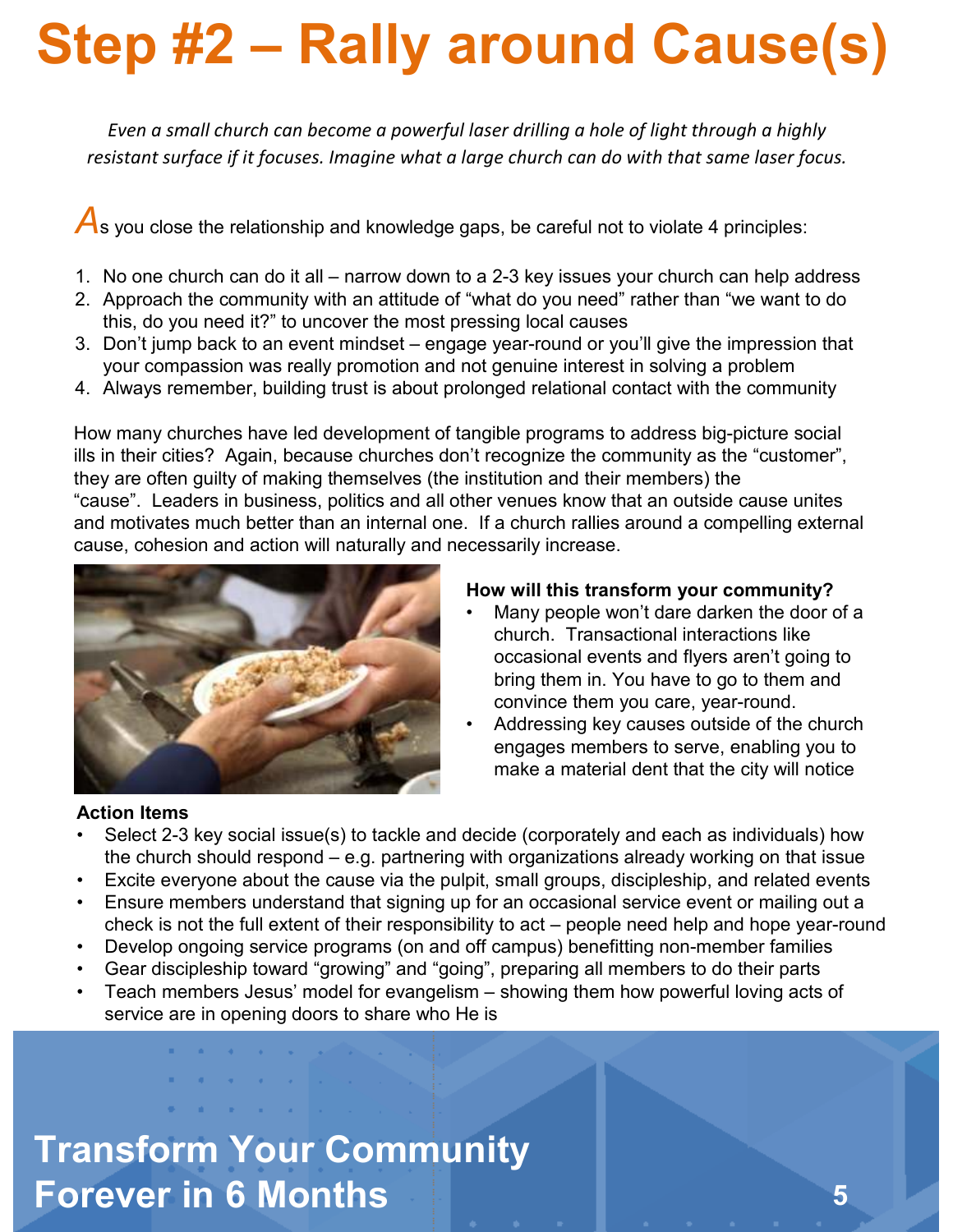## **Step #3 – Assess Interests/Skills**

*The church's power is in the vast number and diverse giftings in the body – fueled by the Holy Spirit. For centuries those countless parts of the body of Christ – each recognizing their individual roles in expanding the Kingdom – created an unstoppable, irresistible movement.*

Why does identifying a cause come before assessing your church's passions, skills and interests? Because it's about "them" and not about us. We should coalesce around the areas of greatest need, not what we would like to do. That's part of what it means to treat the community, and not church members, as the "customer".

Only after we know where the vast resources within our "4 walls" can be best utilized should we take a full inventory of what we have to offer. Some may not have an interest or gifting in the area of greatest social need. The Bible does speak of a variety of roles within the church. That's true of any organization, but successful companies take employees with different skill sets and ensure all hands are on deck pointing toward the overall goal of pursuing and serving their "customers". To maximize the church's impact in the community, pastors should encourage nearly everyone in the church to consider:

- 1. What role they can play in advancing the church's mission around the key cause(s)
- 2. How they can develop greater skills and passion for the cause of reaching the community
- 3. The Great Commission as an obligation of great urgency, not an option

As that process unfolds, the Lord will show your church how so many latent capabilities lying dormant in your pews align perfectly with the most pressing concerns in your community.



### **How will this transform your community?**

- Impact comes from every congregant seeing:
	- o themselves as a critical "body" part
	- o how they weaken the "body" if they don't carry out their intended functions
- Power in numbers if too many members have competing or varied interests such that few apply themselves to the selected causes, impact will be minimal and unremarkable

### **Action Items**

- 1. Unite Use the pulpit, small groups, and discipleship to get leaders and members on board
- 2. Inventory Once all understand they're expected to play a role, find out what each can do
- 3. Align Determine your strategy for addressing the cause(s) based on your skills assessment
- 4. Build Continue training and discipleship to sustain momentum, enhance skills and ensure ongoing deployment into ministry

## **Title of Ebook 6 Transform Your Community Forever in 6 Months 6**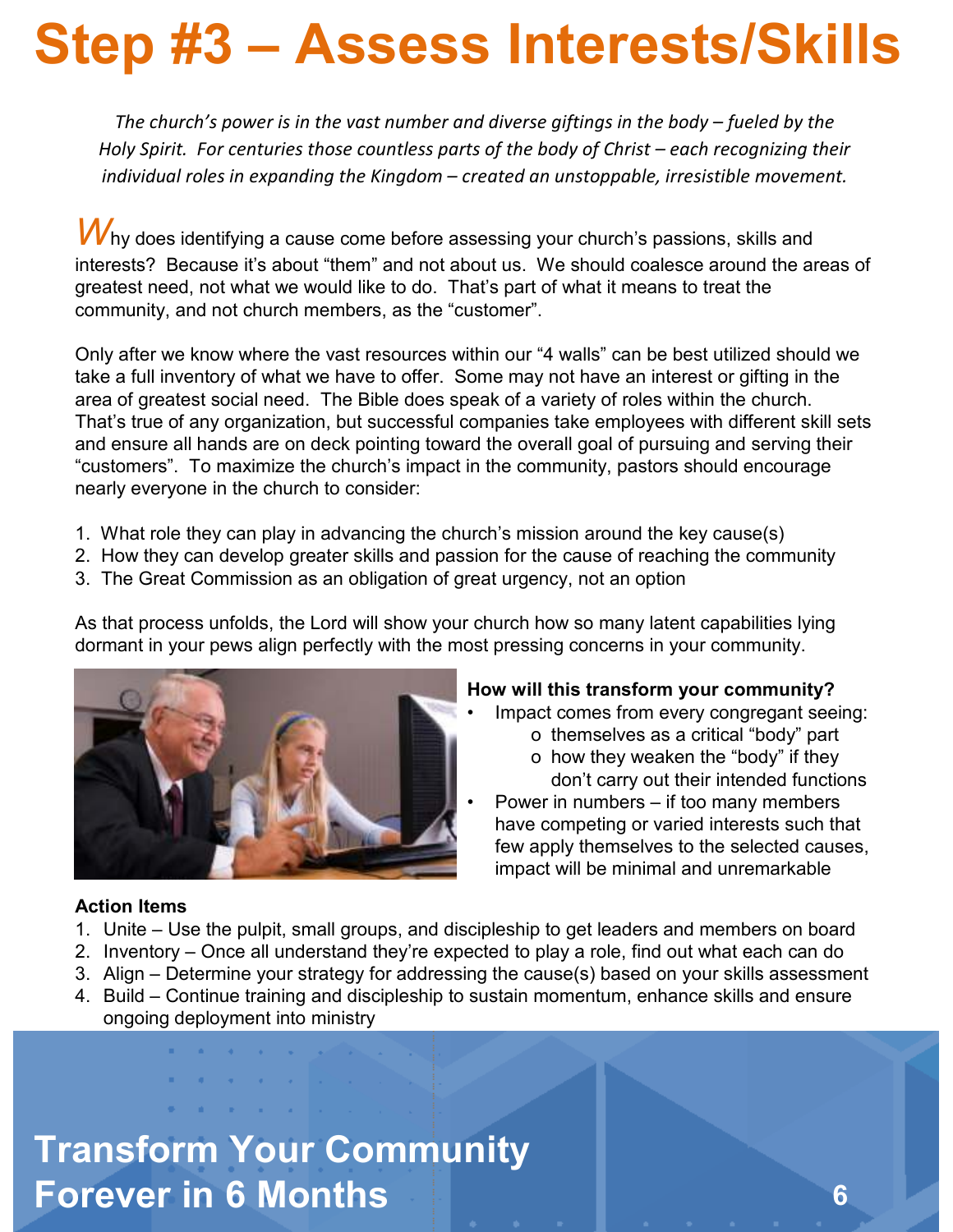## **Step #4 – Empower & Equip**

*No organization can succeed unless all the departments are adequately staffed, aligned around the interests of the target "customers" and trained to perform their distinct functions well.*

**K**nowing what resources you have at your disposal isn't enough. You have to also put them in a position to be effective. That means setting members up for success in living up to their intended standing as critical parts of the church "body" – charged with exceeding "customer" expectations, not their own. Pastors and staff alone can't network or work hard enough to make significant progress reversing society's perception of churches as more judgmental and hypocritical than caring and compassionate. Leaders have to empower members to lead, likely requiring alternative organizational structures such as those mentioned in Action Items below.

Far too often, pastors rely on sermons as the primary forum to convince entire congregations to serve and evangelize. And too many pastors rely on small groups as their discipleship vehicle and instruct group leaders to find a service project every few months. However, members are "insiders", much more like employees of a company than its customers ("outsiders"). When a company hires a new employee, training is the first priority. Would a company consider a 30 minute presentation each week to be adequate training? What if it added weekly group discussions with fellow employees for a few months each year? Would the combination of those two be enough? Of course not. Companies know that proper training happens through 1-on-1 mentorship, group classes and in the "field" (OJT).



#### **How will this transform your community?**

- There is tremendous leverage in entrusting members with greater responsibility to BE the church in the community
- The number of "touches" and relationships will increase exponentially as churches disciple, empower leaders and decentralize

### **Action Items**

- Flatten the hierarchy in the respective roles of pastors versus members, diminishing the status of pastors and elevating the standing of all others by comparison
- Turn Small Groups into Neighborhood Groups, responsible for praying, caring and sharing
- Form teams assigned to work with particular local ministries and/or cause(s)
- Facilitate "planting" of ministries by members to fill cause-related gaps in the city
- Consider restructuring into semi-autonomous, medium-sized subgroups around geographic or cause lines (since entire congregations are hard to mobilize and small groups lack the scale to make a significant impact)
- Reallocate budget to generously fund member-led and external local ministries

## **Title of Ebook 7 Transform Your Community Forever in 6 Months 7**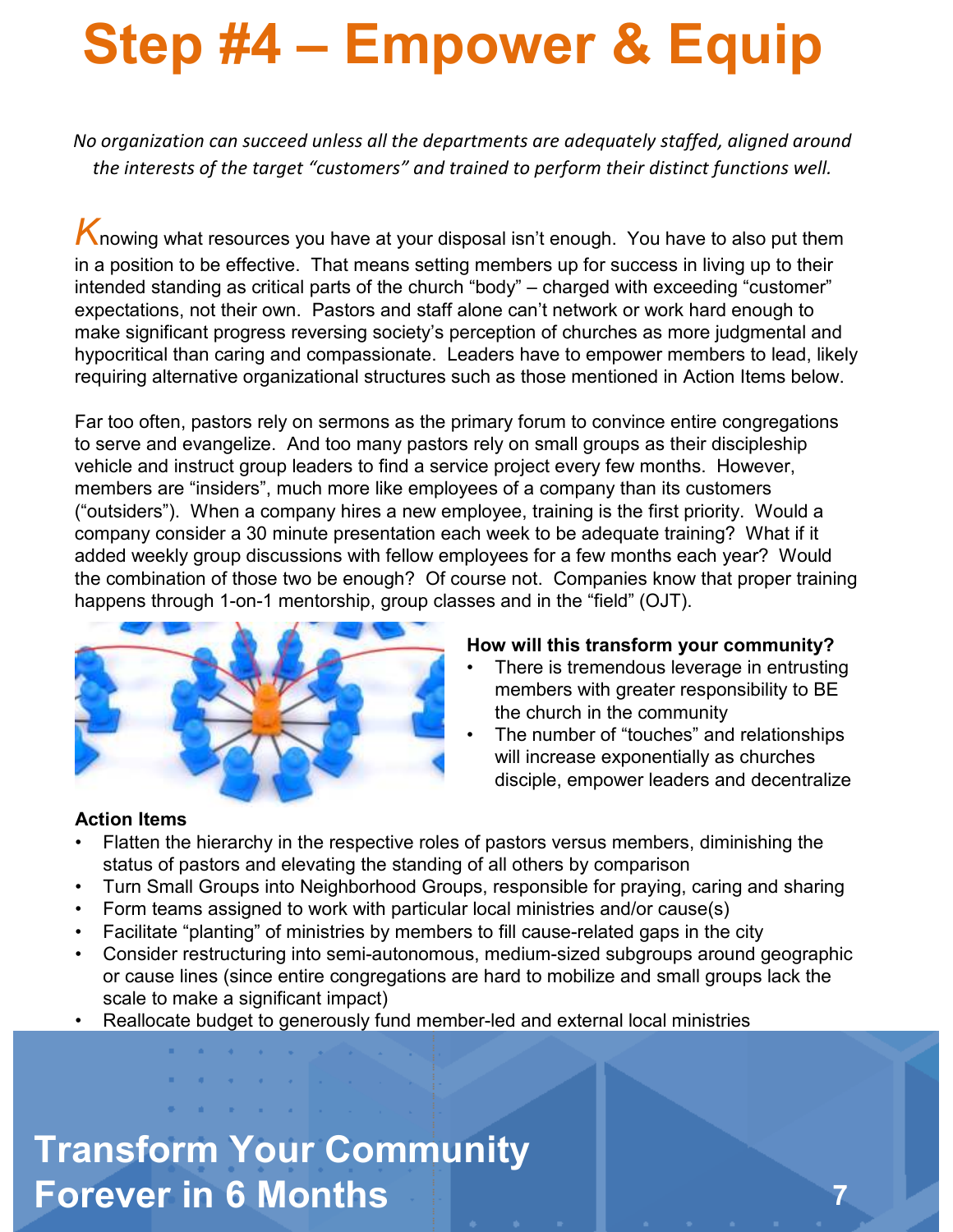## **Step #5 – Deploy & Track**

*Members aren't customers, so pastors shouldn't hesitate to challenge and hold them accountable to live up to the Lord's expectations – to become disciples and disciple makers – even if that would severely disrupt their comfortable lives or risk them "shopping" for another church.*

With the first 4 steps in place, your church is on the cusp of transforming what people in your city think when someone mentions the name of your church. Members are now trained and positioned to assume their Biblical responsibility to "go and make disciples" as Jesus modeled and commanded. People aren't accustomed to seeing churches and members actively engaged in their city – particularly alongside secular leaders or on the front lines of resolving issues that may have even stemmed from behaviors and decisions churches wouldn't condone.

Building and deploying disciples should be the primary job of pastors and staff. The Great Commission is a far more effective and Biblical church growth model than the arms-length attraction and retention approach used by most churches today. Ephesians 4:11-12 says, "So Christ himself gave the apostles, the prophets, the evangelists, the pastors and teachers, to equip his people for works of service, so that the body of Christ may be built up." As soon as visitors become believers, they should be discipled and deployed into service, not just inside the "4 walls" but to bring more people into the "4 walls".

Organizations rarely succeed at what they don't measure. Churches should trade in internallyfocused performance metrics that track attendance and dollars for "customer"-oriented measures that gauge how effective members are after they walk out of the building on Sunday.



#### **How will this transform your community?**

- Change how people see your church and maybe as a result, how they view God
- A small rebel band of Spirit-filled followers can change a community – Jesus' disciples altered the course of history
- People are not attracted to churches but to disciples – so hold disciples accountable

### **Action Items**

- Adopt a platform (like Meet The Need) to share cause-related and other needs year-round
- Develop a new set of metrics that rally all parts of your church "body" around exceeding expectations of your real "customer" – the community (e.g. % of Members Engaged in Local Missions; % Involved in Discipleship; # of Total Lives in the Community Changed/Impacted)
- Measure your generosity as a church (e.g. % of church budget allocated to internal and external local missions efforts) and whether those investments are producing a solid "ROI" (e.g. making neighborhoods safer, stabilizing families, and improving school systems)

## **Title of Ebook 8 Transform Your Community Forever in 6 Months 8**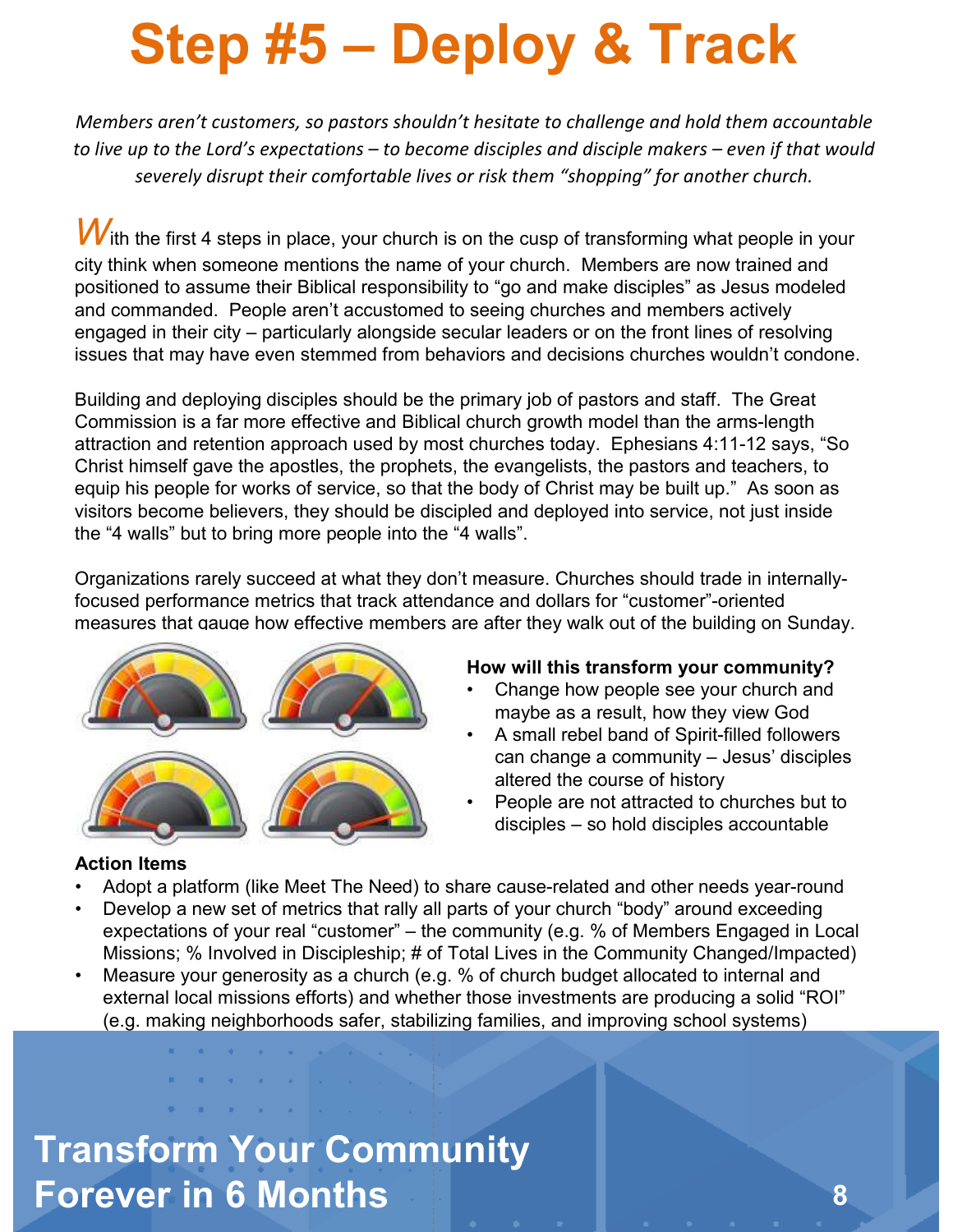## **Call to Action**

You may be wondering – how does diving into a couple causes in the community transform my community? Let's ask, what's the alternative? What does the typical church do now, at best?

- A food drive in the fall
- A fall fest event on church property
- Pulpit financial ask for a charity or family a couple times a year
- Sponsorship opportunity for a child overseas
- A few members with a heart for a particular charity volunteer there on a monthly basis
- Adopt a school, which typically only lasts a short time because it's difficult to manage

How are those going to transform your community? Were they really more for the members or for the community? Did they allow your church or your members to "check the box"? Jesus healed and fed, the disciples did likewise, and the church was the food bank and homeless shelter for 1900 years. We know we should be there year-round. However, most churches only run occasional "drives" or a small fraction of the members serve somewhere in the community.

However, asking local leaders sincerely what your church can do, rallying members around those causes, and empowering your whole church to act will transform your community by:

- Forever altering how the community views your church as you engage and involve in issues they care about
- Convincing other churches to come alongside your cause(s) or other causes by example
- Showing more of your members and attenders the power of loving acts of service in sharing their faith
- Compelling your entire church to consider ways to become better "equipped" to minister

Isn't it time we turned our attention to the church's true "customer" – the community where your church is planted? Challenging and preparing your entire congregation to pursue your target "customer" is not only an organizational best practice but also a Biblical imperative. Our failure to commit to treating members as the "church" and the community as the "customer" is why:

- 93% of churches in America today are not growing
- The Church in the U.S. is declining rapidly in influence, impact and perception

No organization that ignores its customer can succeed. As you refocus on the community:

- Your church will grow and your footprint will expand by building a solid base of disciplemakers, empowering them to become the hands and feet of Christ to the lost and hurting
- The health and culture of your church will vastly improve as members unite around a common "customer" and cause(s), focusing less on their own interests and "needs"
- Evidence shows members are more generous with churches that are (in turn) generous

## **Title of Ebook 9 Transform Your Community Forever in 6 Months 9**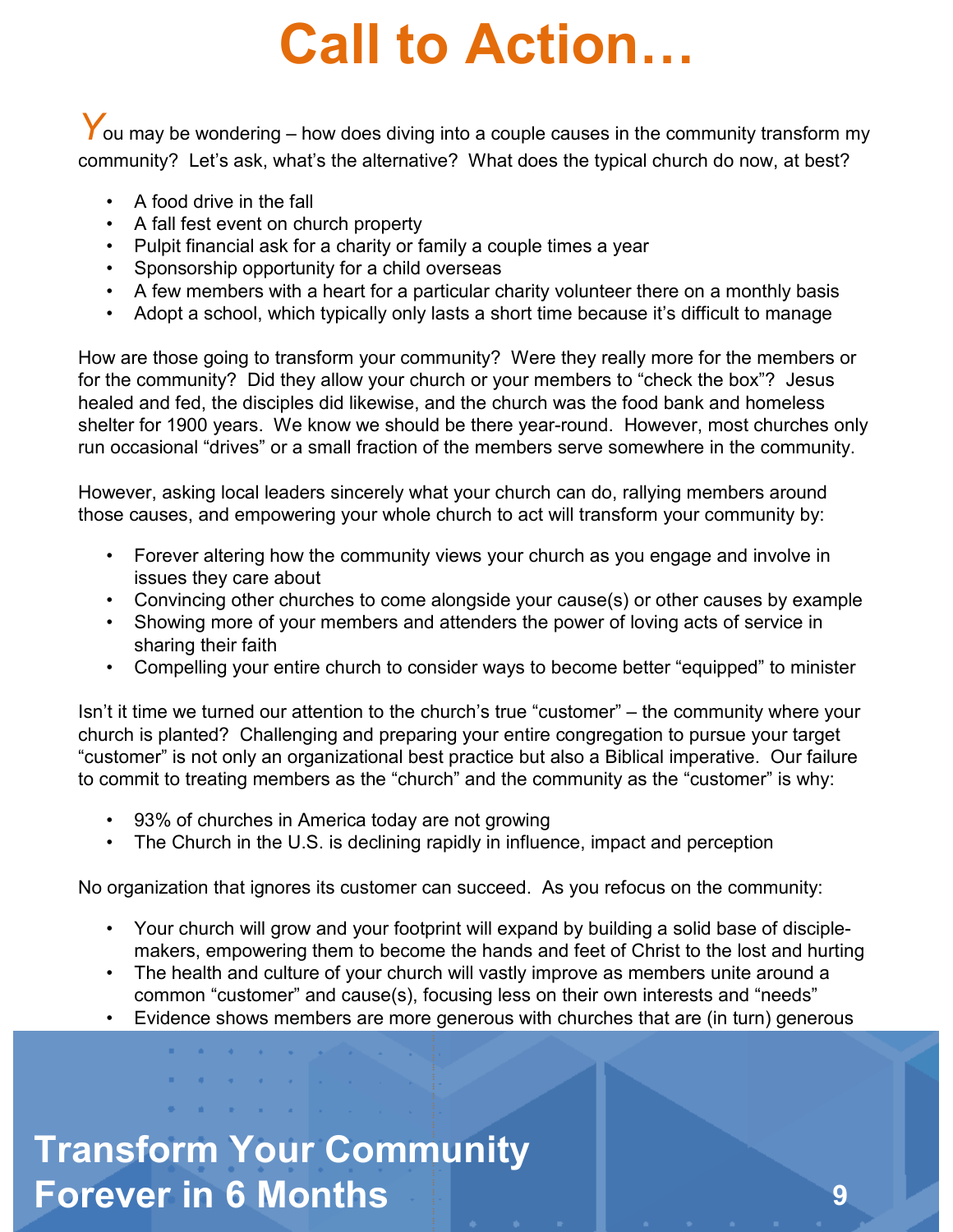## **Learn More**

Check out our **Blog** for more details and ideas at blog.meettheneed.org

...and read our blog posts coming to you via email each week

There are 30+ posts in the blog series, covering each of the steps and topics in this eBook



### **NEED HELP?**

Personalized support is available for your church's Strategic Planning efforts

Ask about our Assessment and Roadmap to put your church back on the path to growth

Contact jmorgan@meettheneed.org



Discover Meet The Need, FREE tools designed to help you implement these 5 Steps...

www.meettheneed.org

Get Started Now! http://meettheneed.org/register/ express/select-path

## **Title of Ebook 10 Transform Your Community Forever in 6 Months 10**

and a strategic control of the state and a state of the con**SPOTLIGHT**